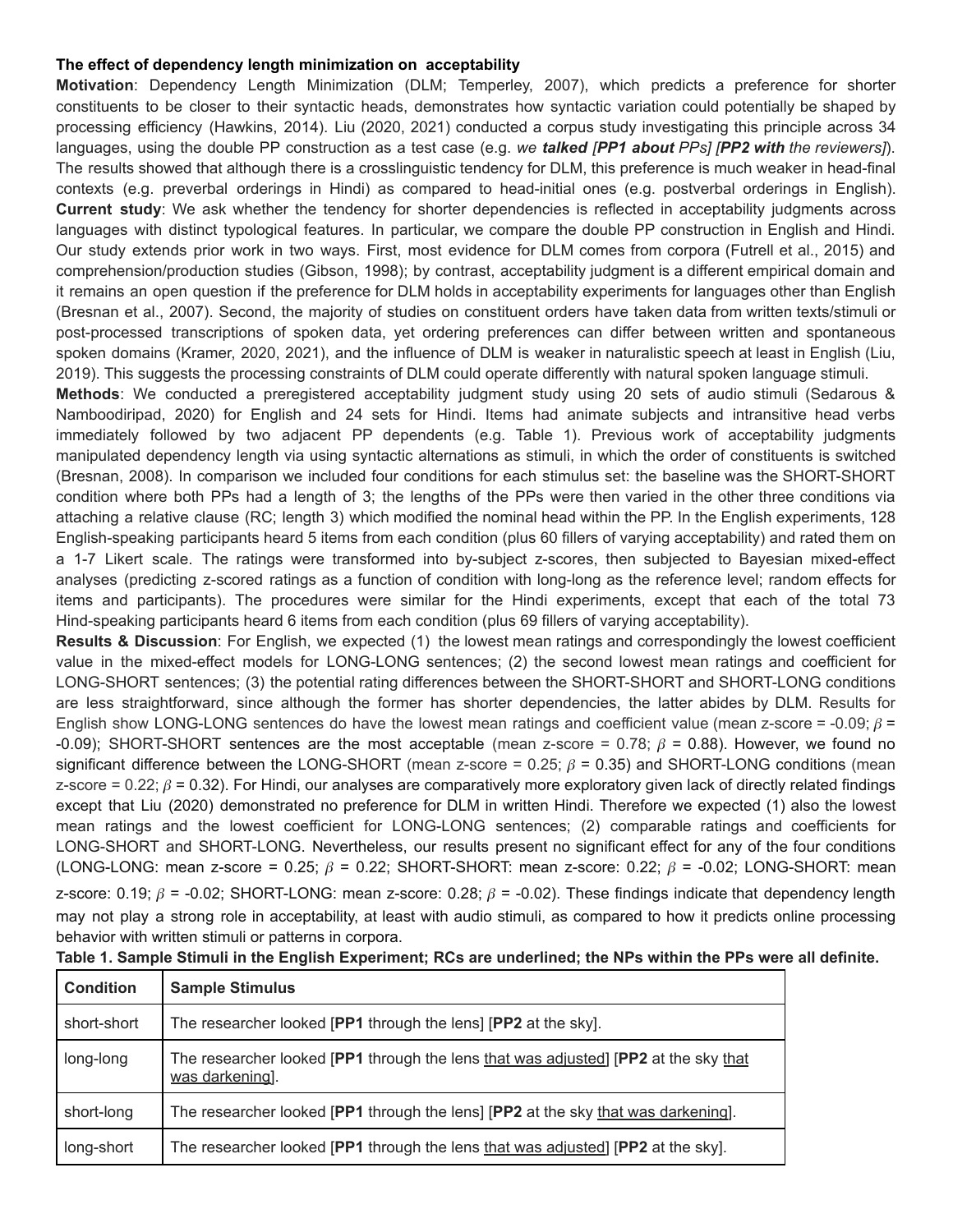Figure 1. Density plot of the z-scored acceptability ratings in the four conditions; the dashed line represents the mean z-scored rating.